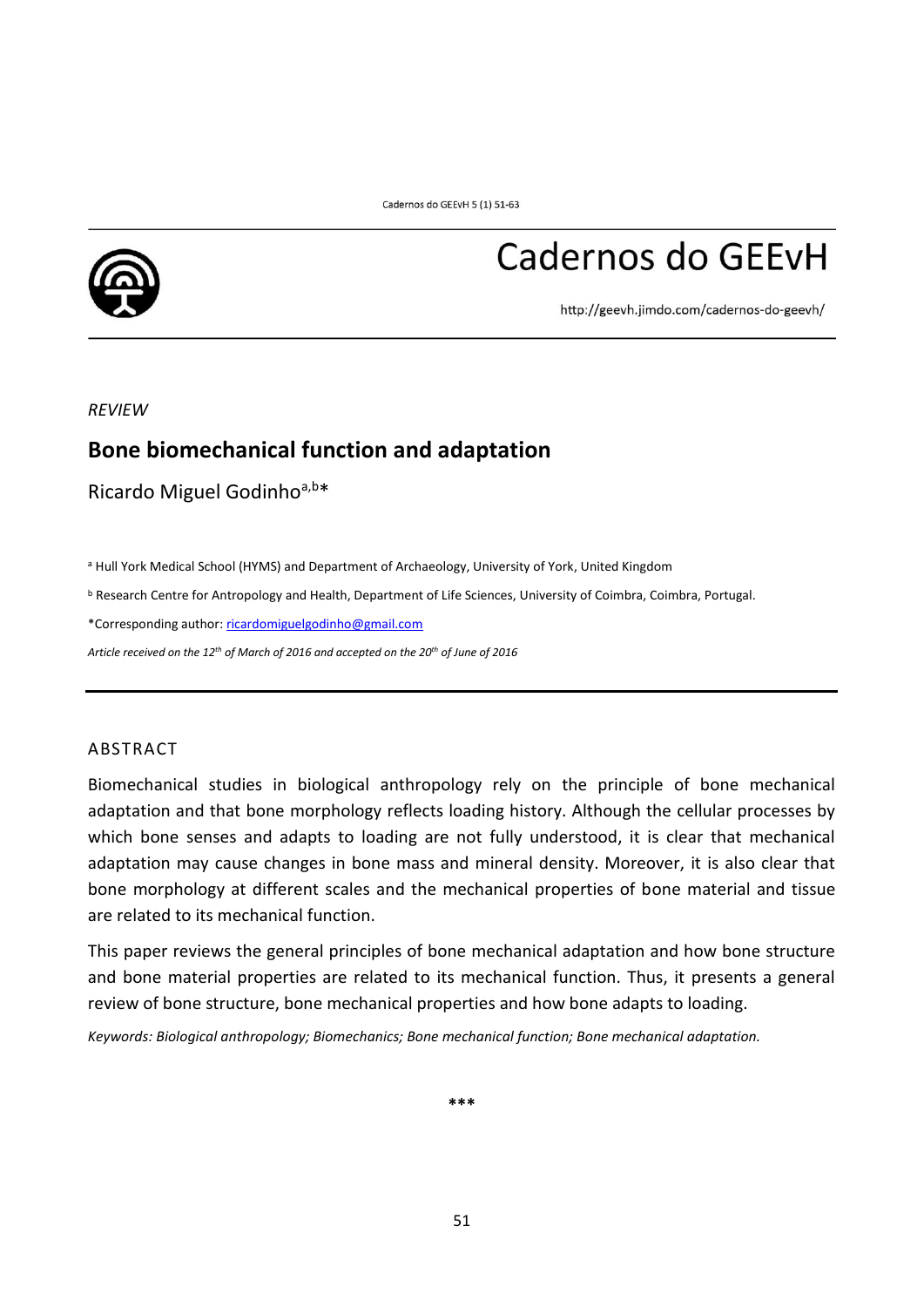# RESUMO

Os estudos de biomecânica em Antropologia Biológica baseiam-se no princípio da adaptação mecânica do osso e de que a morfologia óssea reflecte a sua história mecânica. Embora os processos celulares através dos quais o osso percepciona e se adapta à carga mecânica não sejam completamente conhecidos, está claramente demonstrado que o osso se adapta mecanicamente através de alterações na sua massa e na sua composição mineral. É igualmente claro que a morfologia dos ossos em diferentes escalas e as suas propriedades mecânicas estão relacionadas com a sua função mecânica.

O presente artigo revê os princípios gerais da adaptação mecânica óssea e a forma como a estrutura óssea e as suas propriedades mecânicas estão relacionadas com a sua função mecânica. É, assim, apresentada uma revisão genérica da estrutura óssea, das propriedades mecânicas do osso e da forma como se adapta a cargas mecânicas.

*Palavras-chave: Antropologia biológica; Biomecânica; Função mecânica óssea; Adaptação mecânica óssea.*

# **Introduction**

**B**ones provide protection for the internal organs and a lever system that enables movement [\(Cael, 2010;](#page-10-0) [Marieb, 1992;](#page-11-0) [Lindsay, 1996;](#page-11-1) [Larsen, 2002;](#page-11-2) [Kerr, 2010\)](#page-11-3). When loaded, bone experiences forces that stress and deform (strain) it in multiple ways, and as a living, dynamic and mechanosensitive tissue it adapts to the mechanical environment [\(Currey, 2006\)](#page-10-1). Mechanical adaptation impacts on the material properties of bone, which are related to its micro and gross morphology [\(Ethier and Simmons, 2007;](#page-10-2) [Cowin and Doty,](#page-10-3)  [2007;](#page-10-3) [Katz, 2008\)](#page-11-4).

The principle of bone mechanosensitivity and mechanical adaptation has been the foundation for skeletal form-function studies and for the vast literature on biomechanical analysis in biological anthropology.

Biomechanical studies of skull morphology commonly focus the impact of diet on the cranium and the mandible [\(González-José](#page-10-4) *et al.*[, 2005;](#page-10-4) [Carlson and Van Gerven, 1977;](#page-10-5) [Von](#page-12-0)  [Cramon-Taubadel, 2011;](#page-12-0) [Paschetta](#page-11-5) *et al.*, [2010\)](#page-11-5). [Ruff \(2007\)](#page-12-1) provides a review of biomechanical studies of the post-cranial skeleton, but examples include research on sexual dimorphism and the sexual division of labour [\(Wescott, 2006;](#page-12-2) [Ruff, 1987\)](#page-11-6), activity patterns and subsistence strategies (Bridges, [1989;](#page-10-6) [Bridges](#page-10-7) *et al.*, 2000) and the influence of geographical context and mode of mobility on limb morphology [\(Ruff, 1999;](#page-12-3) [Stock and](#page-12-4)  [Pfeiffer, 2001;](#page-12-4) [Weiss, 2003\)](#page-12-5).

Thus, this manuscript aims to provide a general review of the principles of bone mechanical adaptation. First it will provide an overview of the structure of bone, which impacts on bone material properties, mechanosensitivity and mechanical adaption.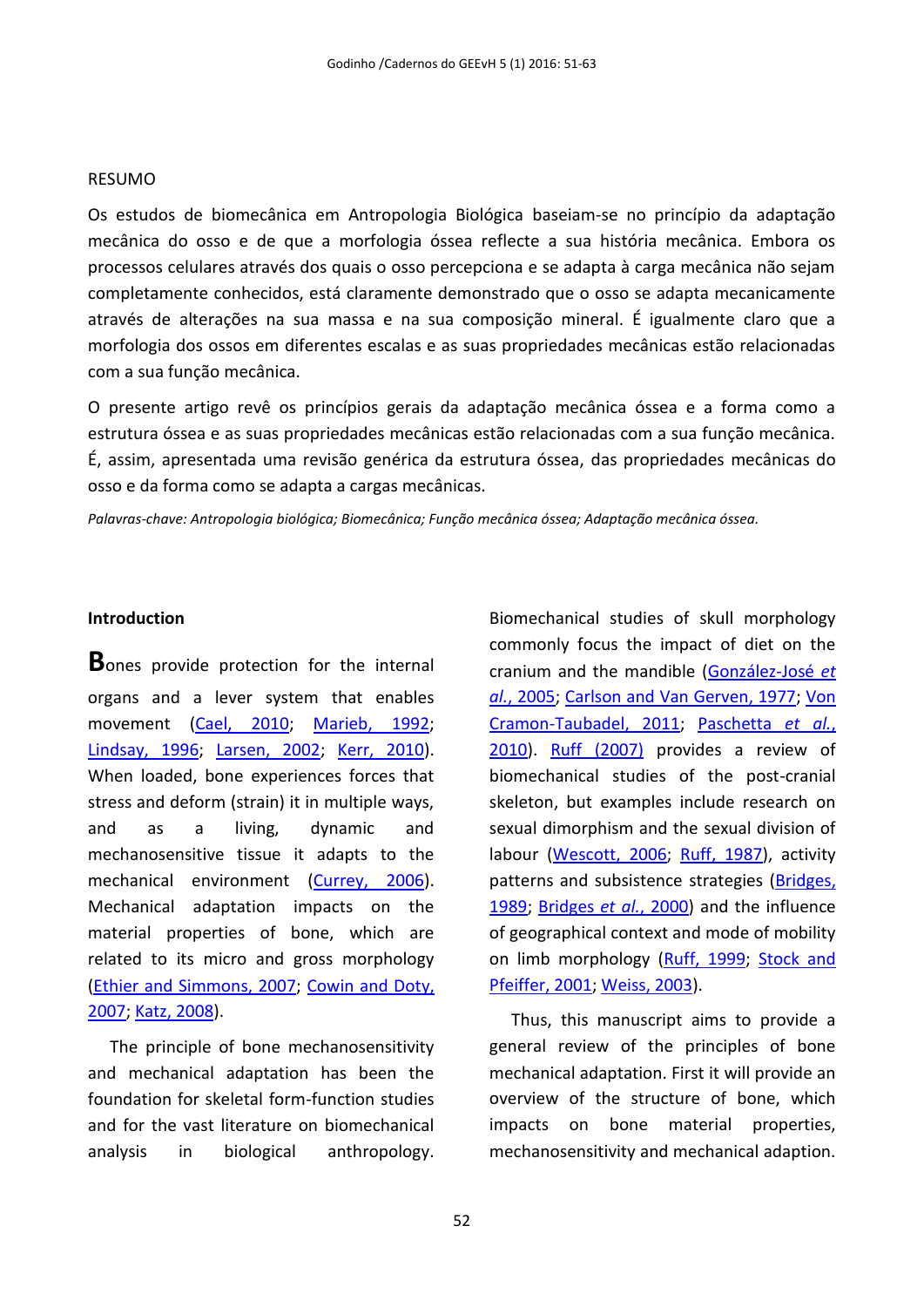It will then review bone mechanical properties and, lastly, how bone adapts to the mechanical environment.

# **Bone Structure**

Bone is a connective tissue with an extracellular matrix composed of an organic phase (20%), mineral phase (70%) and water (10%) [\(Ethier and Simmons, 2007\)](#page-10-2). The organic component, or osteoid, is secreted by osteoblasts in the first stage of ossification. Osteoid mainly comprises collagen, which is laid down in the form of fibrils that aggregate and form collagen fibres. In the second stage, the organic material mineralizes, by hydroxyapatite crystallization within the osteoid, thus forming the mineral component of bone [\(Lindsay, 1996;](#page-11-1) [Junqueira and](#page-10-8)  [Carneiro, 2003\)](#page-10-8). When the ossification process is rapid with haphazard secretion of collagen fibres, woven bone is formed. In contrast, lamellar bone is deposited slowly and formed by parallel arrays of collagen fibres arranged in layers (lamellae). Orientation of the collagen fibres is consistent within each lamella but different among layers, thus presenting a plywood-like organization [\(Giraud-Guille, 1988;](#page-10-9) [Lieberman,](#page-11-7)  [2011\)](#page-11-7).

Ossification gives rise to two macrostructurally different types of bone, compact (also referred to as cortical) and trabecular (or cancellous) [\(White and](#page-12-6)  [Folkens, 2005;](#page-12-6) [Junqueira and Carneiro, 2003;](#page-10-8) [Lindsay, 1996\)](#page-11-1). Compact bone forms most of the external surface, or cortex, of bones and is covered by the *periosteum* on the outer surface, the *endosteum* on the inner surface and cartilage on the articular surfaces (White [and Folkens, 2005\)](#page-12-6). The most external layer of cortical bone is formed by the external circumferential lamellae, which are thin (+/- 5 µm thick) sheets of lamellar bone that cover the internal osteons. Osteons are cylindrical structures organized around a central (Haversian) canal and are made up of several concentric lamellae that have a maximum diameter of about 200 µm, a length of approximately 1 cm and are generally aligned with the long axis of the bone [\(Dechow](#page-10-10) *et al.*, [2008;](#page-10-10) [Cowin and Doty, 2007\)](#page-10-3). Osteons are populated by osteocytes, bone cells located in the lacunae among the lamellae. These bone cells are interconnected among themselves and with bone lining cells (located on bone surfaces) by processes that extend through canals known as *canaliculi*, forming a network throughout the bone [\(Cowin and Doty, 2007;](#page-10-3) [Lindsay, 1996\)](#page-11-1). The Haversian canals communicate with each other, the *periosteum* and the marrow cavity through the Volkmann's canals (Junqueira [and Carneiro, 2003\)](#page-10-8). Despite all these microstructures, on average cortical bone presents a level of porosity below 10%, although it is defined as bone with porosity below 30% [\(Ethier and Simmons, 2007\)](#page-10-2).

Cancellous bone is mainly found in the extremities of long bones and vertebral bodies [\(Parkinson and Fazzalari, 2013\)](#page-11-8). Like compact bone it has a lamellar structure in which the lamellae are generally, but not always, oriented parallel to the trabeculae [\(Ethier and Simmons, 2007\)](#page-10-2), but usually lacks the osteonal structure [\(Guo, 2001\)](#page-10-11). It is defined as being bone that presents a porosity level that ranges from 30% to 90%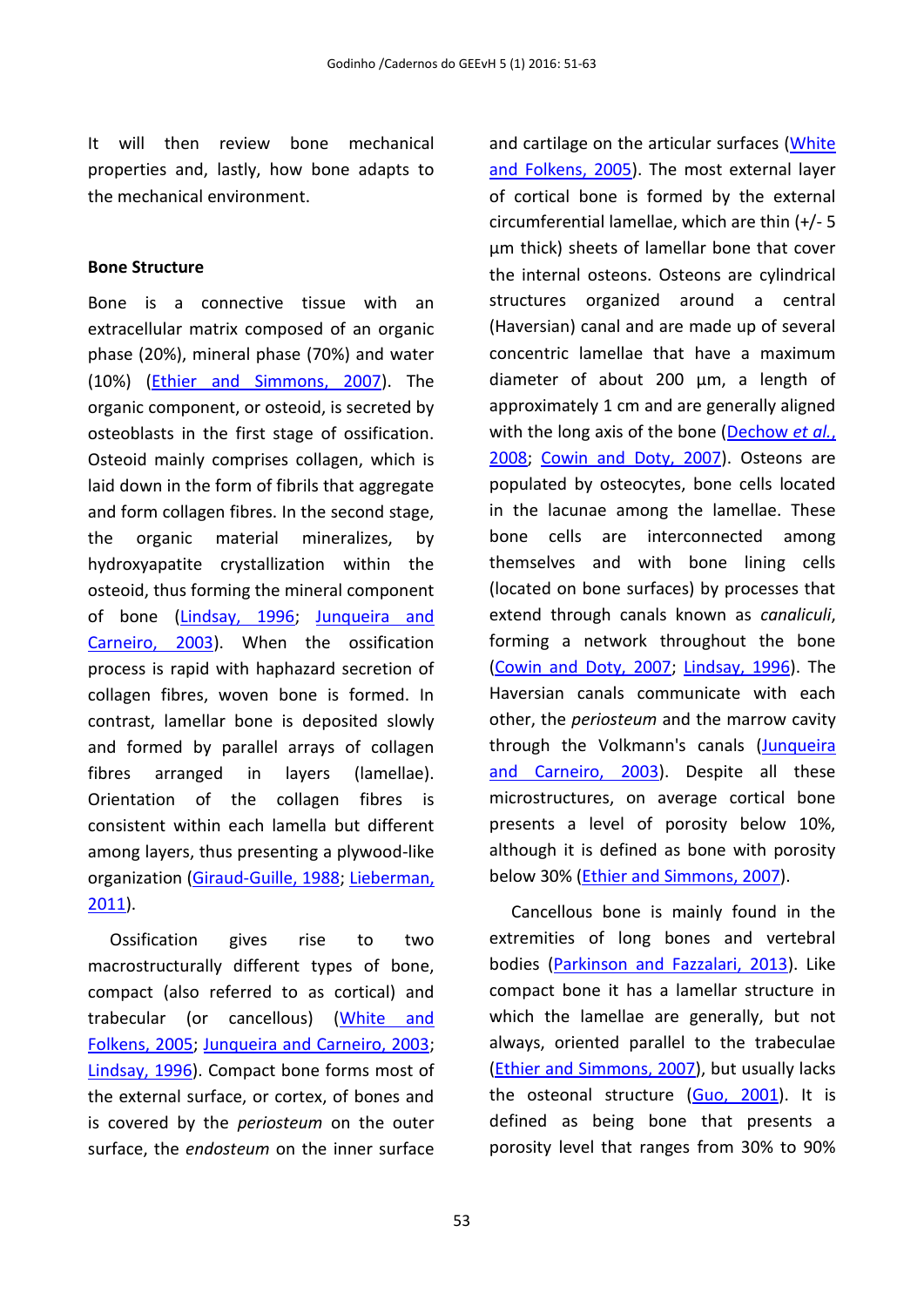[\(Cowin and Doty, 2007\)](#page-10-3), with bony rod-like (trabeculae) and plate-like structures enclosing three dimensional interconnected open spaces, thus forming a cellular solid [\(Keaveny](#page-11-9) *et al.*, 2001). Trabecular bone is highly heterogeneous within and between bones and the proportions of plate-like structures and rod like trabeculae varies considerably. The most delicate architectures of trabecular bone, such as are found in deep parts of long bones, mainly present thin trabeculae that appear randomly oriented. At the other extreme, the most robust arrangements of cancellous bone are mainly found under articular surfaces, such as the head of the femur, and are made up of thick fenestrated plates [\(Singh, 1978\)](#page-12-7) that are oriented according to the direction of habitually experienced loads [\(Currey, 2006\)](#page-10-1).

#### **Bone Mechanical Properties**

Studies of bone material properties most commonly assess the ability of bone to resist deformation and failure due to applied forces at the micro and macrostructural levels. While extensive and thorough studies describe multiple material properties (for reviews see e.g. [Cowin, 2001](#page-10-12) and [Currey,](#page-10-1)  [2006\)](#page-10-1) this section only presents a brief overview of some of those properties.

Bone is a linearly elastic, inhomogeneous, anisotropic, ductile material [\(Cowin, 2001;](#page-10-12) [Currey, 2006;](#page-10-1) [Humphrey and Delange, 2004\)](#page-10-13). This complexity in material properties arises because bone is a highly intricate structure with several levels of organization (Katz, [2008\)](#page-11-4). The organization of tropocollagen molecules in collagen and associated hydroxyapatite is denoted as the molecular level. The ultrastructural level is related to the assemblage of the collagen fibrils and hydroxyapatite into fibres. The microstructural level is associated with bone tissue, i.e., how collagen and hydroxyoapatite are arranged into woven or lamellar bone. The macrostructural level is concerned with the whole bone and its material properties, which are impacted by all levels of organization [\(Katz, 2008\)](#page-11-4). Currey [\(2006\)](#page-10-1) denotes bone material as the solid that forms bone (i.e. material that makes the trabeculae in cancellous bone) and bone tissue as the whole structure (i.e. bone material plus hollow spaces). This scheme is used throughout this manuscript.

When a force is exerted, bone, like any other structure, undergoes stress (σ) and deforms (strain, ε). Deformation is "sensed" by osteocytes and may trigger mechanical adaptation (see below). Stress is defined as the ratio of force (F) to the cross sectional area (A) of the bone to which it is applied  $\sigma = \frac{F}{4}$  $\frac{F}{A}$ ). When the direction of the force is perpendicular (normal) to a given plane, normal stresses develop (tensile when the structure is stretched, and compressive when compressed). When the force direction is parallel to the plane, shear stresses develop [\(Bird and Ross, 2012\)](#page-10-14). Strain is measured in terms of the fractional changes in the dimensions of the bone due to loading and can be expressed as  $\varepsilon = \frac{\Delta L}{I}$  $\frac{dL}{L}$ , where  $\Delta L$ represents length after deformation and L equals original length. Like stress, strains can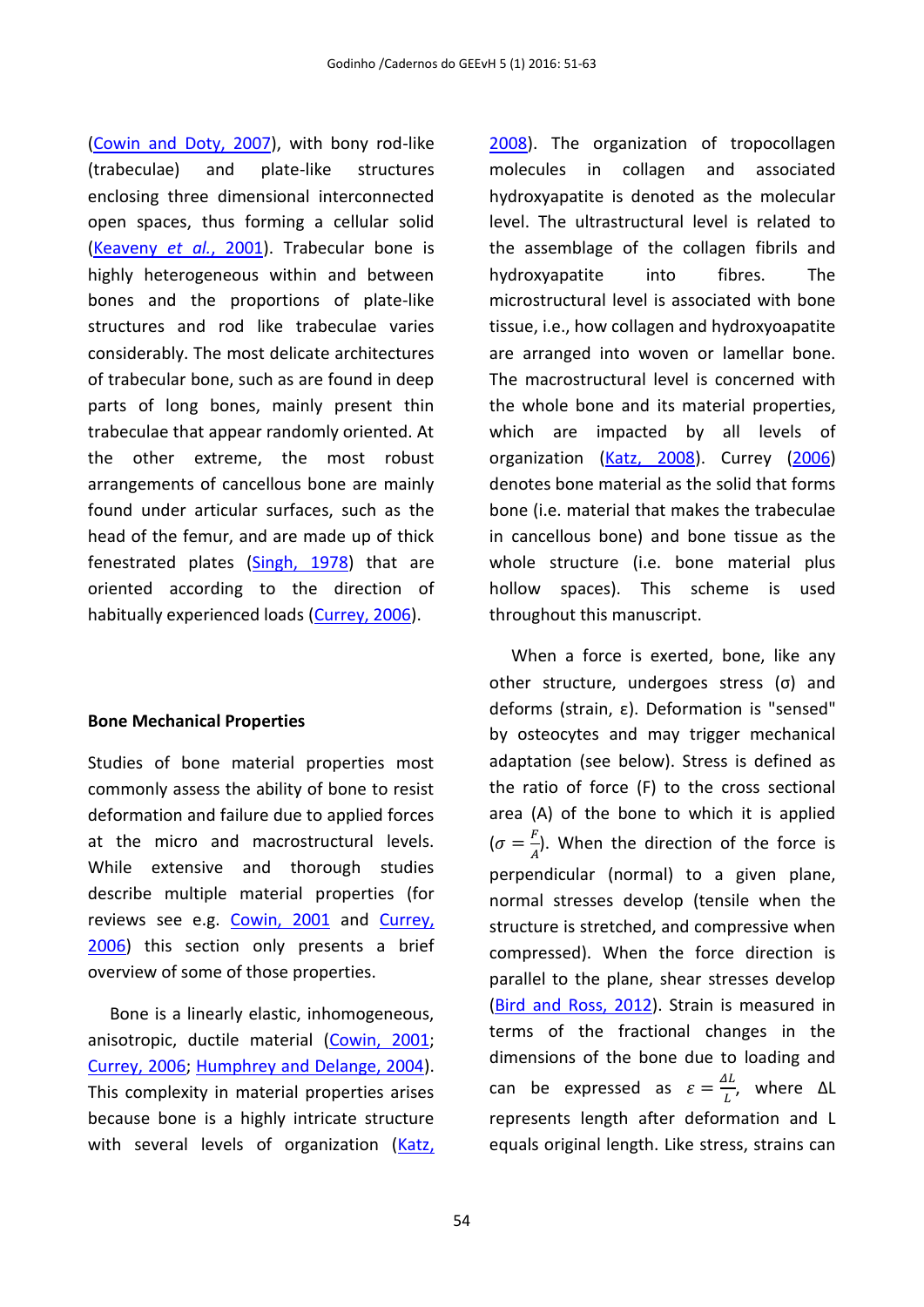be compressive, tensile and shearing. In compressive and tensile strains there are changes in form but none in the angle between the sides of the structure analyzed [\(Figure 1, A and B\)](#page-4-0). In shearing strains there

are changes in form and a change in the angle between two adjacent sides (Figure 1, [C;](#page-4-0) [Currey, 2006;](#page-10-1) [Bird and Ross, 2012\)](#page-10-14).



<span id="page-4-0"></span>**Figure 1 - Examples of form changes due to tension, compression and shearing. Black arrows represent forces applied, grey segmented forms original undeformed structures and solid black forms deformed structures due to loading.**

Most deformations experienced by bone are small and do not cause permanent distortion, i.e. once the applied force is removed, bone returns to its original form. This change in morphology is termed elastic deformation [\(Bird and Ross, 2012\)](#page-10-14), which is linear in bone within physiological ranges of deformation, and proportional to the applied force [\(Currey, 2006\)](#page-10-1). However, if the force exceeds the elastic limit, then plastic deformation occurs and bone no longer recovers its original form. In plastic deformation there is no proportionality between applied force and deformation [\(Bird](#page-10-14)  [and Ross, 2012\)](#page-10-14). Thus, bone is ductile in contrast to brittle materials, which present no plastic or post-yield deformation and so, fracture [\(Figure 2;](#page-5-0) [Currey, 2006;](#page-10-1) [Bird and](#page-10-14)  [Ross, 2012\)](#page-10-14). The yield point marks the limit of the elastic deformation, at which plastic deformation begins. Before this point on the stress-strain curve it is linear. Its slope in this linear region gives the modulus of elasticity (Youngs modulus, denoted by *E*), and is expressed in Pascals (Pa), which are Newtons per square metre. The ultimate strength of a material is the highest point on the stressstrain curve, and this often does not coincide with the failure point [\(Bird and Ross, 2012\)](#page-10-14).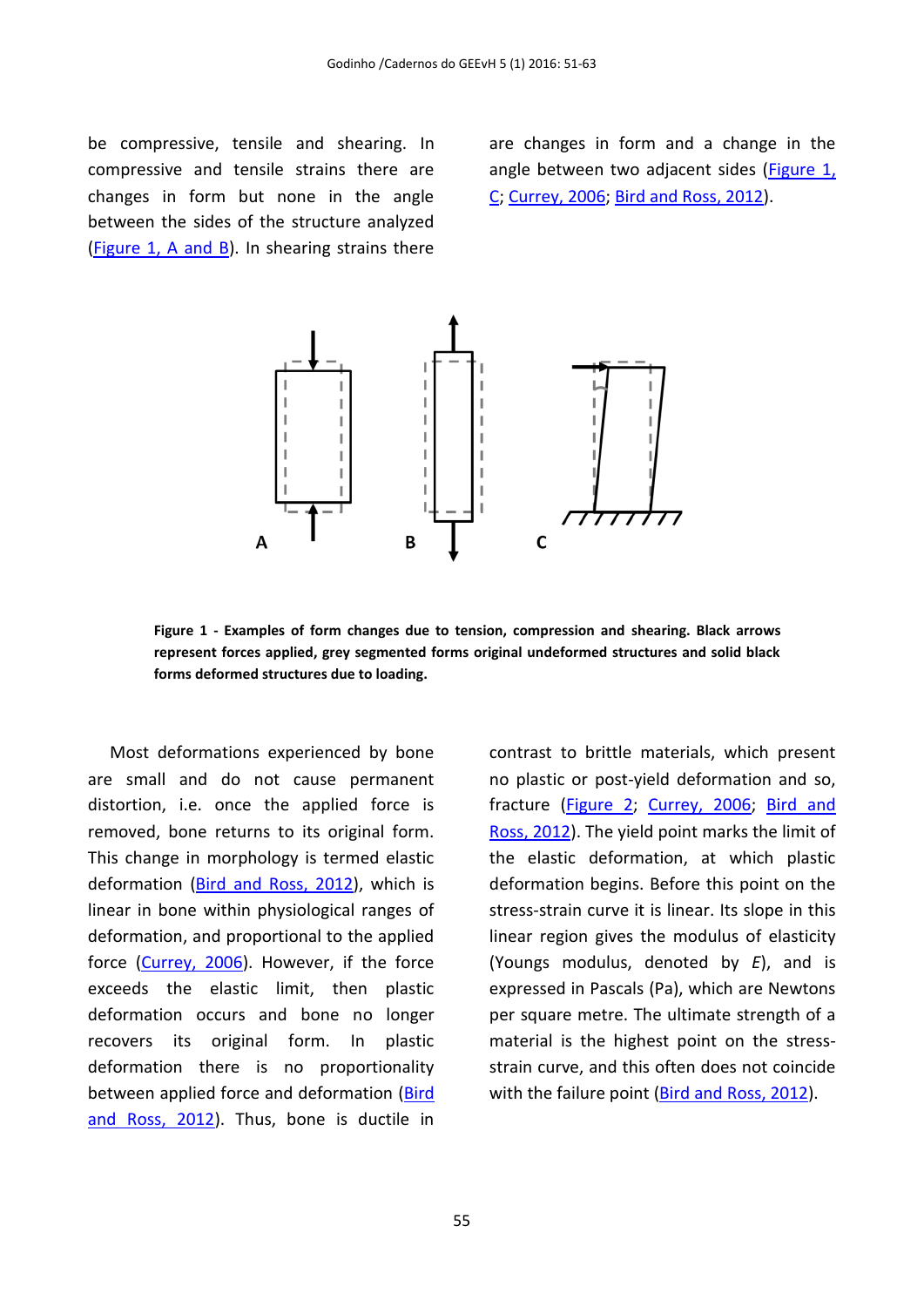

<span id="page-5-0"></span>**Figure 2 - Hypothetical stress-strain curves of a ductile (A) and a brittle material (B).**

Because of the complexity at a microstructural level, variation in density, mineralization, and cortical and trabecular bone distribution and organization, bone is an inhomogeneous structure that presents regional variation in its material properties [\(Currey, 2006\)](#page-10-1). As such, studies have reported differences in material properties within bone material (e.g. interstitial lamellae and secondary osteons; Rho *et al.*[, 1999\)](#page-11-10), within the same bone (e.g. mandible; [Dechow](#page-10-15) *et al.*, 1993; [Dechow](#page-10-10) *et al.*, 2008) and between bones (e.g. mandible, cranium and femur; [Dechow](#page-10-15) *et al.*, 1993; [Dechow](#page-10-10) *et al.*[, 2008\)](#page-10-10). Differences in material properties within and between bones have been associated with functional differences [\(Dechow](#page-10-15) *et al.*, 1993; [Dechow](#page-10-10) *et al.*, 2008).

Another important material property of bone is anisotropy, thus presenting differences in strength according to the direction of the force applied (e.g. a long bone is stiffer if a force is applied along its

shaft rather than perpendicular to it). Thus, a study using nanoindentation to measure modulus of elasticity reported values of 22.4 GPa in longitudinal loading of cortical bone tissue (average of osteons and interstitial lamellae) and of 16.6 GPa in transverse loading (Rho *et al.*[, 1999\)](#page-11-10). Bone anisotropy is associated not only with gross morphology but also with bone microstructure, namely the three dimensional orientation of osteons [\(Dechow](#page-10-10) *et al.*, 2008[; Currey, 2006\)](#page-10-1).

Lastly, bone is viscoelastic, i.e. its modulus of elasticity depends on the rate at which it is strained (strain-rate). It has been demonstrated that increases in strain rate result in increases in modulus of elasticity of bone but the increase is very small under normal physiological loading conditions [\(Currey, 2006;](#page-10-1) [Mcelhaney, 1966\)](#page-11-11).

It should be noted that the material properties reported for bone in different studies are not always consistent. This is has been attributed to two main factors,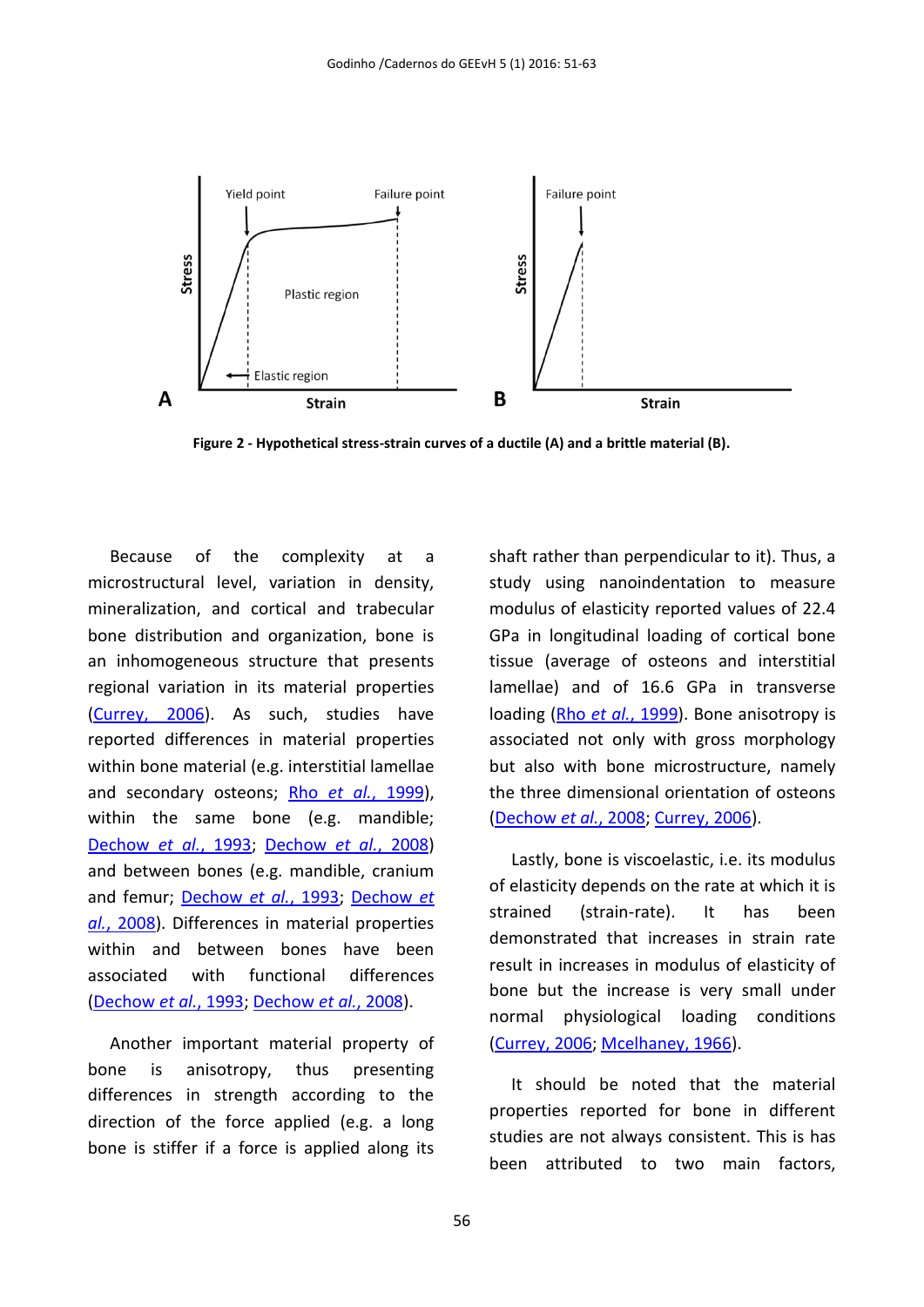differences in specimens tested and techniques used. Regarding the latter, two main approaches have been used, mechanical and ultrasonic. While mechanical testing directly assesses the elastic properties from resulting deformations, ultrasonic testing measures the velocity of sound waves travelling through bone and commonly reports higher modulus of elasticity [\(Kim and](#page-11-12)  [Walsh, 1992\)](#page-11-12).

Despite differences in results due to methodology and specimen variability, it is clear that the material properties of a bone vary according to the scale at which it is examined. Microstructurally bone material, which includes trabecular and cortical material, has been characterized as a fibrereinforced composite, with tensile strength and post-yield ductility provided by the collagen fibres and stiffness by the mineral component, hydroxyapatite [\(Ethier and](#page-10-2)  [Simmons, 2007;](#page-10-2) [Guo, 2001\)](#page-10-11). Even though both cortical and trabecular bone are lamellar, the latter is slightly less stiff than the former (e.g. the elastic modulus in cortical bone ranges from 16.6 to 25.7 GPa while in trabecular bone material ranges from 15 to 19.4 GPa; Rho *et al.*[, 1999\)](#page-11-10) due to structural and compositional differences [\(Guo, 2001\)](#page-10-11). Trabecular bone material has lower density, higher water content and lower calcium content than cortical bone, thus making it less stiff [\(Guo, 2001\)](#page-10-11). The compositional differences have been associated with a higher remodelling rate in trabecular bone and the fact that freshly remodelled bone is less mineralized [\(Guo,](#page-10-11)  [2001\)](#page-10-11). Furthermore, at a larger scale cortical bone and cancellous bone tissue (trabeculae

and the spaces between them) have clearly different material properties due to the large differences in porosity and organization of the bone tissue (see above). The modulus of elasticity for bulk cortical bone is about 16GPa while that of cancellous tissue is about 1 GPa [\(Humphrey and Delange, 2004\)](#page-10-13). These values are approximations and do not portray the complexity and regional variability that both cortical and cancellous bone tissue present (see above). The mechanical properties of the latter, as a bulk material, are a function of the arrangement of the trabeculae and of the apparent density (mass of dry bone divided by volume of specimen) [\(Keaveny](#page-11-9) *et al.*, 2001; [Currey, 2006\)](#page-10-1). Thus, studies have reported moduli of elasticity in human cancellous bone tissue that range from 4 to 350 MPa in the lower limb [\(Hodgskinson and Currey, 1992\)](#page-10-16) and 3.5 to 125.6 MPa in the mandible [\(Misch](#page-11-13) *et al.*, [1999\)](#page-11-13).

# **Bone Mechanical Adaptation**

Bone growth and development is influenced by epigenetic factors such as the mechanical loadings experienced during ontogeny [\(Moss,](#page-11-14)  [1997a;](#page-11-14) [Moss, 1997b;](#page-11-15) [Carlson, 2005\)](#page-10-17). Mechanical loading causes deformation (strain), which is detected at the cellular level, triggering a response that ultimately results in bone mechanical adaptation [\(Currey, 2006;](#page-10-1) Ruff *et al.*[, 2006;](#page-11-16) [Klein-Nulend](#page-11-17)  [and Bonewald, 2008\)](#page-11-17).

Strain detection and mechanotransduction, i.e. the process by which stress/strain triggers electrical and/or bio-chemical signals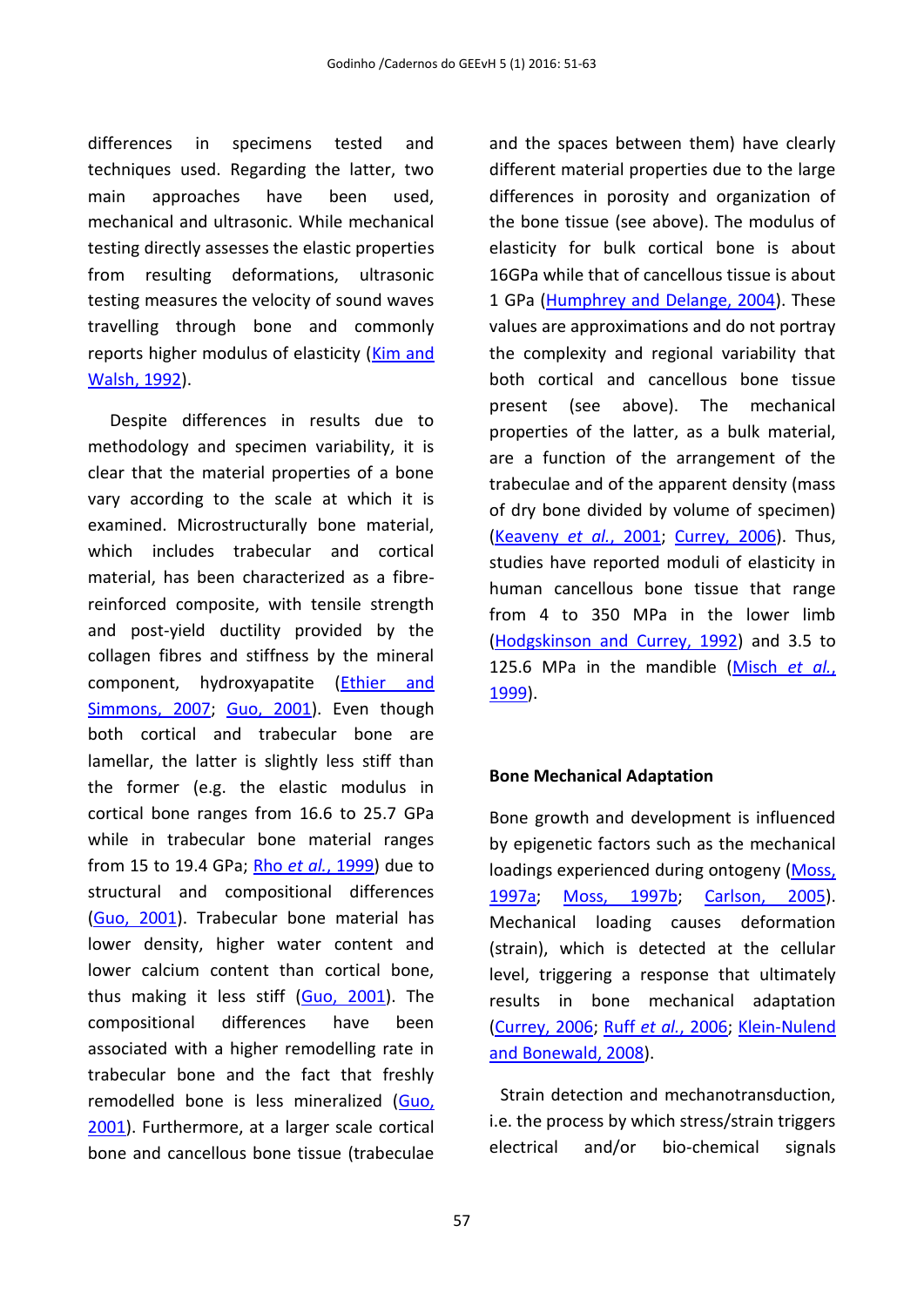[\(Bonucci, 2009;](#page-10-18) [Burger and Klein-Nulend,](#page-10-19)  [1999\)](#page-10-19), are not fully understood [\(Skerry, 2000;](#page-12-8) [Robling](#page-11-18) *et al.*, 2006; [Ethier and Simmons,](#page-10-2)  [2007;](#page-10-2) [Klein-Nulend and Bonewald, 2008;](#page-11-17) [Burger and Klein-Nulend, 1999\)](#page-10-19), however it is widely accepted that the osteocyte – bone lining cells – osteoblast network is fundamental in this process [\(Robling](#page-11-18) *et al.*, [2006;](#page-11-18) [Klein-Nulend and Bonewald, 2008;](#page-11-17) [Bonucci, 2009\)](#page-10-18). Several mechanisms have been suggested for strain detection at the level of osteocytes, which include direct deformation of the cells along with bone, fluid flow and hydrostatic pressure with "measurement" of bulk and shear strains, electric and magnetic transduction, oxygen tension and osteocyte hypoxia [\(Robling](#page-11-18) *et al.*, [2006;](#page-11-18) [Klein-Nulend and Bonewald, 2008;](#page-11-17) [Bonucci, 2009\)](#page-10-18). In response to stresses/strains a cascade of biochemical processes, that may include dedifferentiation of bone lining cells into osteoblasts, ultimately results in bone (re)modelling and bone mechanical adaptation [\(Klein-Nulend](#page-11-17)  [and Bonewald, 2008;](#page-11-17) [Bonucci, 2009\)](#page-10-18).

Regardless of the precise mechanotransduction mechanism, bone mechanical adaptation may arise through modelling or remodelling processes. Bone modelling, in which there is independent action of osteoblasts and osteoclasts, contrasts with remodelling, where these are coordinated [\(Robling](#page-11-18) *et al.*, 2006). Bone deposition or resorption may occur in the periosteal and/or endosteal surfaces and usually there is a change in bone size and/or shape [\(Currey, 2006\)](#page-10-1). Bone modelling is age dependent and becomes much less marked once skeletal maturity is achieved [\(Robling](#page-11-18) *et* 

*al.*[, 2006\)](#page-11-18). Bone remodelling does not affect bone size or shape and occurs through the coupled action of osteoblasts and osteoclasts [\(Hall, 2005\)](#page-10-20), which form the basic multicellular unit [\(Ortner, 2003;](#page-11-19) [Robling](#page-11-18) *et al.*[, 2006\)](#page-11-18). In response to strains occurring in the bone matrix, osteocytes produce nitric oxide, thereby regulating bone deposition via the osteoblasts and bone resorption via the osteoclasts [\(Bacabac](#page-9-0) *et al.*, 2008). That bone deposition (Jones *et al.*[, 1977;](#page-10-21) [Kannus](#page-11-20) *et al.*, [1995\)](#page-11-20) or bone resorption [\(Nordstrom](#page-11-21) *et al.*, [1996;](#page-11-21) [Goodship](#page-10-22) *et al.*, 1998) occurs due to mechanical loading, thus changing bone mass, is clearly demonstrated. But bone adaptation may also occur via alterations in bone mineral content [\(Valdimarsson](#page-12-9) *et al.*, [2005;](#page-12-9) [Kannus](#page-11-20) *et al.*, 1995) and in mineral density (Kerr *et al.*[, 1996;](#page-11-22) [Valdimarsson](#page-12-9) *et al.*, [2005\)](#page-12-9). These bone mechanical adaptations occur throughout life, but the potential for adaptation to the mechanical environment decreases with age (Ruff *et al.*[, 2006\)](#page-11-16). This reduction may be due to diminished capacity of adult mesenchymal cells to differentiate into osteoblasts [\(Nishida](#page-11-23) *et al.*, 1999) and/or reduced sensitivity of osteoblasts and osteocytes to mechanical signals [\(Turner](#page-12-10) *et al.*[, 1995;](#page-12-10) [Stanford](#page-12-11) *et al.*, 2000). Metabolic, endocrine and dietary factors are also known to impact on bone biology [\(Aufderheide and](#page-9-1)  [Rodriguez-Martin, 1998;](#page-9-1) [Ortner, 2003;](#page-11-19) [Roberts and Manchester, 2005;](#page-11-24) [Bilezikian](#page-10-23) *et al.*[, 2008\)](#page-10-23), and thus on "normal" mechanical adaptation.

Bone mechanical adaptation seems to occur when there are significant deviations from a "minimum effective strain" [\(Frost,](#page-10-24)  [1987\)](#page-10-24) or "optimum customary strain level"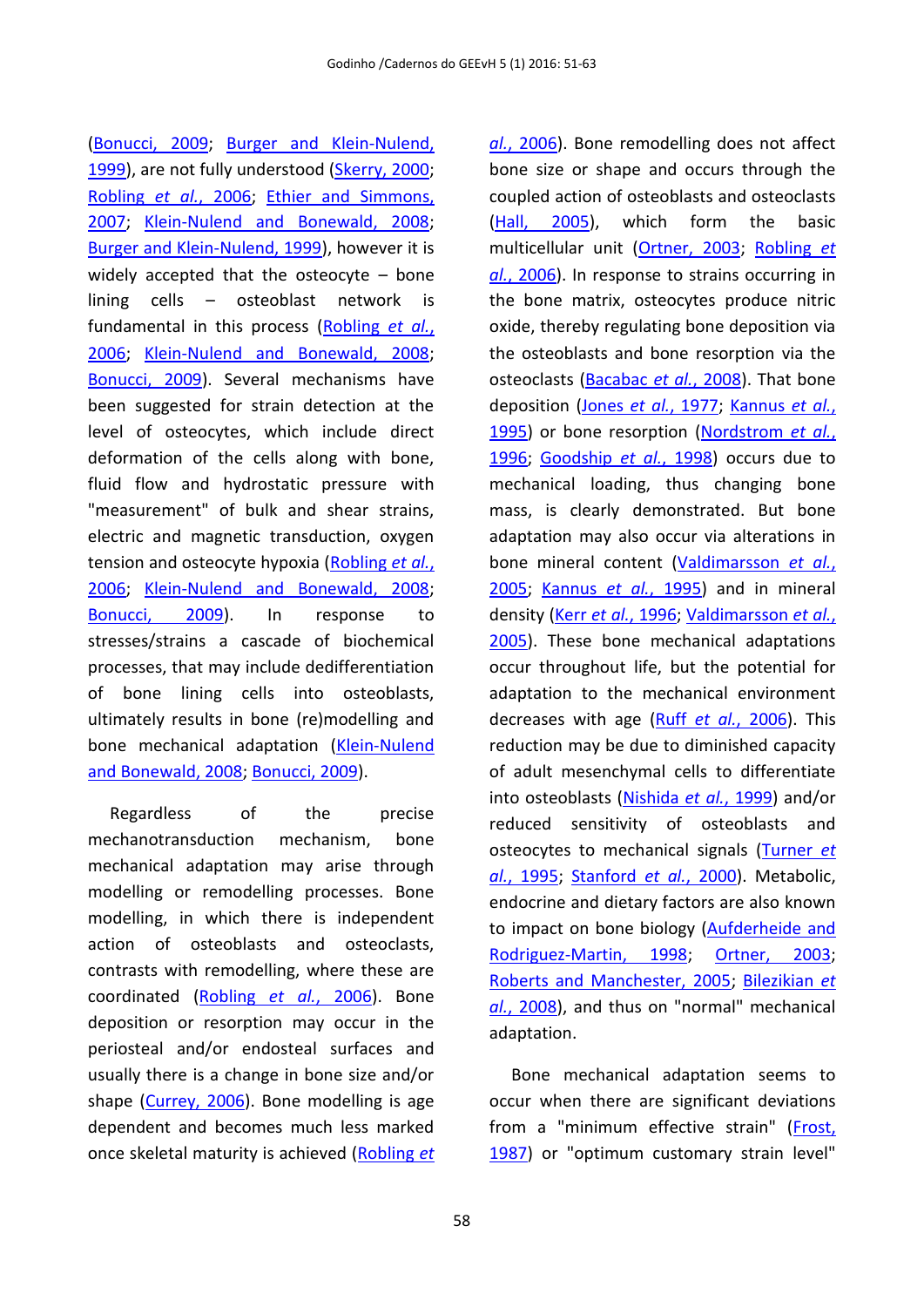[\(Skerry, 2000\)](#page-12-8). In most sites of the skeleton, this is hypothesized to be in the range of 1500 - 2500 µE [\(Frost, 1987\)](#page-10-24) to 3000 µE [\(Skerry, 2000\)](#page-12-8). If deformations reach that threshold deposition of bone occurs. On the other hand, if strains are lower than a certain minimum, bone resorption occurs [\(Turner,](#page-12-12)  [1998\)](#page-12-12) (see [Figure 3\)](#page-8-0). However, peak strain is not the only variable that triggers bone adaptation. Other factors that have been demonstrated to cause bone adaptation include dynamic vs. static loading [\(Lanyon](#page-11-25)  [and Rubin, 1984;](#page-11-25) [Turner, 1998\)](#page-12-12), strain rate [\(Mosley and Lanyon, 1998\)](#page-11-26) and strain frequency (Judex *et al.*[, 2007\)](#page-10-25).



<span id="page-8-0"></span>**Figure 3 - Feedback model of bone function adaptation (adapted from Rubin and Lanyon, 1987).**

Even though most sites in the skeleton share a similar optimal strain level, this threshold is hypothesized to be site-specific, based on differences in strain experienced by different skeletal elements. Recorded strains in the cranial vault appear to be 10 times lower than those in the long bones [\(Hillam](#page-10-26) *et al.*[, 1995\)](#page-10-26). If bone remodelling thresholds in the vault were similar to the remaining postcranial bones this would result in severe osteoclasis. Thus, site-specific patterning information has been suggested, which

would allow cells to adapt to site-specific loads [\(Skerry, 2000;](#page-12-8) [Currey, 2006\)](#page-10-1). This hypothesis is supported by studies that compared the calvarial and lower limb osteocyte morphology in rats and demonstrated differences in size, shape and orientation of these cells [\(Himeno-Ando](#page-10-27) *et al.*[, 2012;](#page-10-27) Vatsa *et al.*[, 2008\)](#page-12-13). In the lower limb osteocytes are larger, longer and flatter than in the vault, where they are smaller and more spherical. Furthermore, in the lower limb osteocytes are aligned with the principal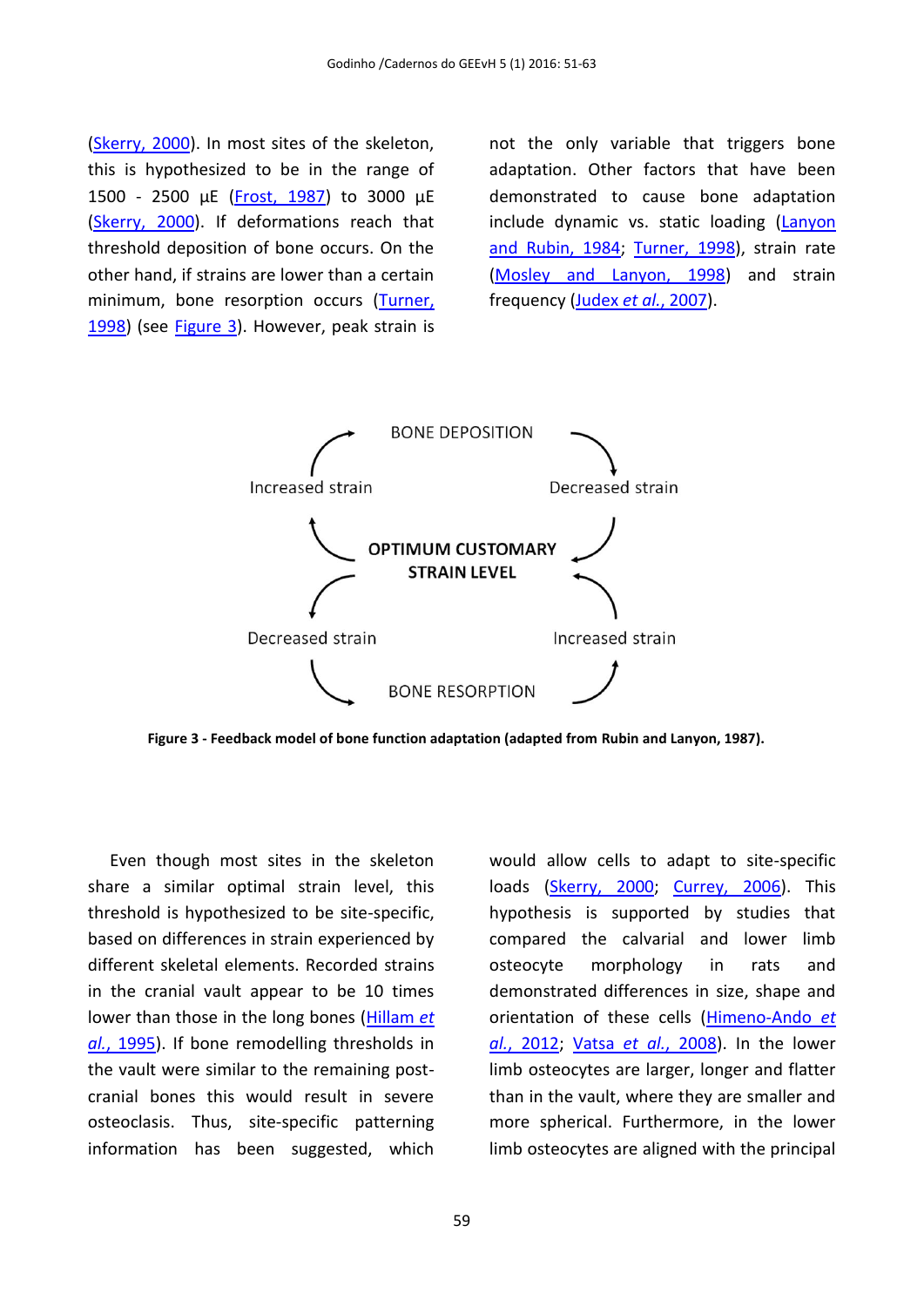direction of loading whereas in the vault, in which loads are multidirectional due to forces exerted by intracranial pressure and masticatory function, they show no consistent orientation. Because studies using osteocytes show that rounder cells are more mechanosensitive than flat ones these results support the hypothesis of site-specific osteocyte mechanosensitivity [\(Himeno-Ando](#page-10-27) *et al.*[, 2012;](#page-10-27) Vatsa *et al.*[, 2008;](#page-12-13) [Bacabac](#page-9-0) *et al.*, [2008\)](#page-9-0).

In contrast to these findings, using Finite Element Analysis, [Witzel \(2011\)](#page-12-14) modelled a cranium as a homogenous solid in which the only details were the eye sockets, the nose cavity, the brain cavity and the form of the dental arcade. Forces were then applied that simulated biting and the acceleration of the brain. In accordance with principles of bone mechanical adaptation regions that experienced high stresses and strains were kept and regions that experienced low stresses and strains were removed. After several iterations of this algorithm simulating adaptation, the final result was a structure that clearly resembles a Neanderthal cranium [\(Witzel, 2011\)](#page-12-14). In this study, and another that used the same approach but with a *Diplodocus* cranium [\(Witzel and Preuschoft,](#page-12-15)  [2005\)](#page-12-15), no site specific mechanosensitivity was assumed, and bone was removed throughout the cranium based on the same stress or strain level. Thus, these results seem to support a generalized threshold model.

#### **Final Comments**

Bone performs a mechanical function and has the ability to sense the mechanical demands to which it is subjected to at a cellular level. Furthermore, mechanosensitivity is coupled with a not yet fully understood mechanotransduction mechanism that enables bone to adapt to loading. Thus, bone structure, morphology and material properties reflect its loading history. This principle of bone mechanical adaptation has been the foundation for archaeological human bone biomechanical studies [\(Stock](#page-12-4)  [and Pfeiffer, 2001;](#page-12-4) [Wescott, 2006;](#page-12-2) [González-](#page-10-4)José *et al.*[, 2005;](#page-10-4) [Carlson and Van Gerven,](#page-10-5)  [1977;](#page-10-5) [Von Cramon-Taubadel, 2011;](#page-12-0) [Paschetta](#page-11-5) *et al.*, 2010; Ruff *et al.*[, 2006;](#page-11-16) [Ruff,](#page-12-1)  [2007;](#page-12-1) [Ruff, 1987;](#page-11-6) [Bridges, 1989;](#page-10-6) [Bridges](#page-10-7) *et al.*[, 2000;](#page-10-7) [Ruff, 1999;](#page-12-3) [Weiss, 2003\)](#page-12-5).

#### **Acknowledgments**

*Ricardo Miguel Godinho is funded by the Portuguese Foundation for Science and Technology (PhD funding reference:* SFRH/BD/76375/2011*). This manuscript benefited from the suggestions of Paul O'Higgins (to whom I am indebted for his supervision and support) and two anonymous reviewers.*

#### **References**

<span id="page-9-1"></span>Aufderheide, A. C.; Rodriguez-Martin, C. 1998. *The Cambridge encyclopedia of human paleopathology*. Cambridge, Cambridge University Press.

<span id="page-9-0"></span>Bacabac, R. G.; Mizuno, D.; Schmidt, C. F.; Mackintosh, F. C.; Van Loon, J. J. W. A.; Klein-Nulend, J.; Smit, T. H. 2008. Round versus flat: Bone cell morphology, elasticity, and mechanosensing. *Journal of Biomechanics,* 41 (7): 1590- 1598.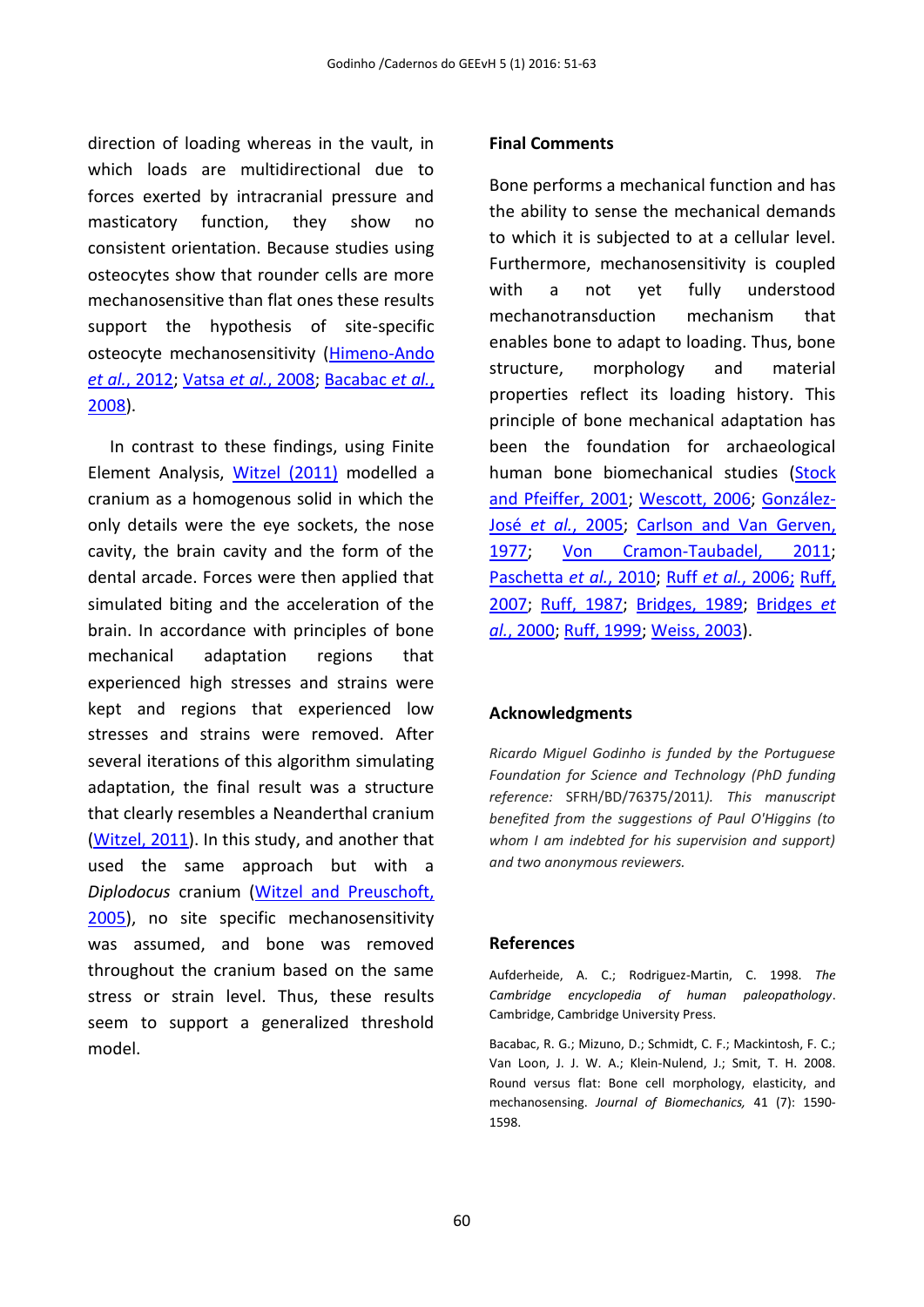<span id="page-10-23"></span>Bilezikian, J. P.; Raisz, L. G.; Martin, T. J. 2008. *Principles of bone biology: Two-volume set*. San Diego, Academic Press.

<span id="page-10-14"></span>Bird, J.; Ross, C. 2012. *Mechanical engineering principles*. New York, Routledge.

<span id="page-10-18"></span>Bonucci, E. 2009. The osteocyte: The underestimated conductor of the bone orchestra. *RENDICONTI LINCEI,* 20 (3): 237-254.

<span id="page-10-6"></span>Bridges, P. S. 1989. Changes in activities with the shift to agriculture in the southeastern united states. *Current Anthropology,* 30 (3): 385-394.

<span id="page-10-7"></span>Bridges, P. S.; Blitz, J. H.; Solano, M. C. 2000. Changes in long bone diaphyseal strength with horticultural intensification in west-central Illinois. *American Journal of Physical Anthropology,* 112 (2): 217-238.

<span id="page-10-19"></span>Burger, E. H.; Klein-Nulend, J. 1999. Mechanotransduction in bone—role of the lacuno-canalicular network. *The FASEB Journal,* 13 (9001): 101-112.

<span id="page-10-0"></span>Cael, C. 2010. *Functional anatomy: Musculoskeletal anatomy, kinesiology, and palpation for manual therapists*. Baltimore, Lippincott Williams and Wilkins.

<span id="page-10-17"></span>Carlson, D. S. 2005. Theories of craniofacial growth in the postgenomic era. *Seminars in Orthodontics,* 11 (4): 172-183.

<span id="page-10-5"></span>Carlson, D. S.; Van Gerven, D. P. 1977. Masticatory function and post-pleistocene evolution in Nubia. *American Journal of Physical Anthropology,* 46 (3): 495-506.

<span id="page-10-3"></span>Cowin, S.; Doty, S. 2007. *Tissue mechanics*. New York, Springer.

<span id="page-10-12"></span>Cowin, S. C. 2001. *Bone mechanics handbook*. Florida, CRC Press.

<span id="page-10-1"></span>Currey, J. D. 2006. *Bones, structure and mechanics*. New Jersey, Princeton University Press.

<span id="page-10-10"></span>Dechow, P.; Chung, D.; Bolouri, M. 2008. Relationship between three-dimensional microstructure and elastic properties of cortical bone in the human mandible and femur. *In*: Vinyard, C.; Ravosa, M.; Wall, C. (eds.) *Primate craniofacial function and biology.* New York, Springer: 265- 292.

<span id="page-10-15"></span>Dechow, P. C.; Nail, G. A.; Schwartz-Dabney, C. L.; Ashman, R. B. 1993. Elastic properties of human supraorbital and mandibular bone. *American Journal of Physical Anthropology,* 90 (3): 291-306.

<span id="page-10-2"></span>Ethier, C. R.; Simmons, C. A. 2007. *Introductory biomechanics - from cells to organisms*. New York, Cambridge University Press.

<span id="page-10-24"></span>Frost, H. M. 1987. Bone "mass" and the "mechanostat": A proposal. *The Anatomical Record,* 219 (1): 1-9.

<span id="page-10-9"></span>Giraud-Guille, M. M. 1988. Twisted plywood architecture of collagen fibrils in human compact bone osteons. *Calcified Tissue International,* 42 (3): 167-180.

<span id="page-10-4"></span>González-José, R.; Ramírez-Rozzi, F.; Sardi, M.; Martínez-Abadías, N.; Hernández, M.; Pucciarelli, H. M. 2005. Functional-cranial approach to the influence of economic strategy on skull morphology. *American Journal of Physical Anthropology,* 128 (4): 757-771.

<span id="page-10-22"></span>Goodship, A. E.; Cunningham, J. L.; Oganov, V.; Darling, J.; Miles, A. W.; Owen, G. W. 1998. Bone loss during long term space flight is prevented by the application of a short term impulsive mechanical stimulus. *Acta Astronautica,* 43 (3–6): 65-75.

<span id="page-10-11"></span>Guo, X. E. 2001. Mechanical properties of cortical bone and cancellous bone tissue. *Bone mechanics handbook, second edition.* Boca Raton, CRC Press: 10-1-10-23.

<span id="page-10-20"></span>Hall, B. K. 2005. *Bones and cartilage: Developmental and evolutionary skeletal biology*. San Diego, Elsevier Academic Press.

<span id="page-10-26"></span>Hillam, R. A.; Jackson, M.; Goodship, A. E.; Skerry, T. M. 1995. Regional differences in human bone strain in-vivo. *Journal of Bone and Mineral Research,* 10: S443-S443.

<span id="page-10-27"></span>Himeno-Ando, A.; Izumi, Y.; Yamaguchi, A.; Iimura, T. 2012. Structural differences in the osteocyte network between the calvaria and long bone revealed by three-dimensional fluorescence morphometry, possibly reflecting distinct mechano-adaptations and sensitivities. *Biochemical and Biophysical Research Communications,* 417 (2): 765-770.

<span id="page-10-16"></span>Hodgskinson, R.; Currey, J. D. 1992. Young's modulus, density and material properties in cancellous bone over a large density range. *Journal of Materials Science: Materials in Medicine,* 3 (5): 377-381.

<span id="page-10-13"></span>Humphrey, J. D.; Delange, S. L. 2004. *An introduction to biomechanics: Solids and fluids, analysis and design*. New York, Springer Science & Business Media.

<span id="page-10-21"></span>Jones, H. H.; Priest, J. D.; Hayes, W. C.; Tichenor, C. C.; Nagel, D. A. 1977. Humeral hypertrophy in response to exercise. *Journal of Bone and Joint Surgery-American Volume,* 59 (2): 204-208.

<span id="page-10-25"></span>Judex, S.; Lei, X.; Han, D.; Rubin, C. 2007. Low-magnitude mechanical signals that stimulate bone formation in the ovariectomized rat are dependent on the applied frequency but not on the strain magnitude. *Journal of Biomechanics,* 40 (6): 1333-1339.

<span id="page-10-8"></span>Junqueira, L. C.; Carneiro, J. 2003. *Basic histology*. New York, McGraw-Hill.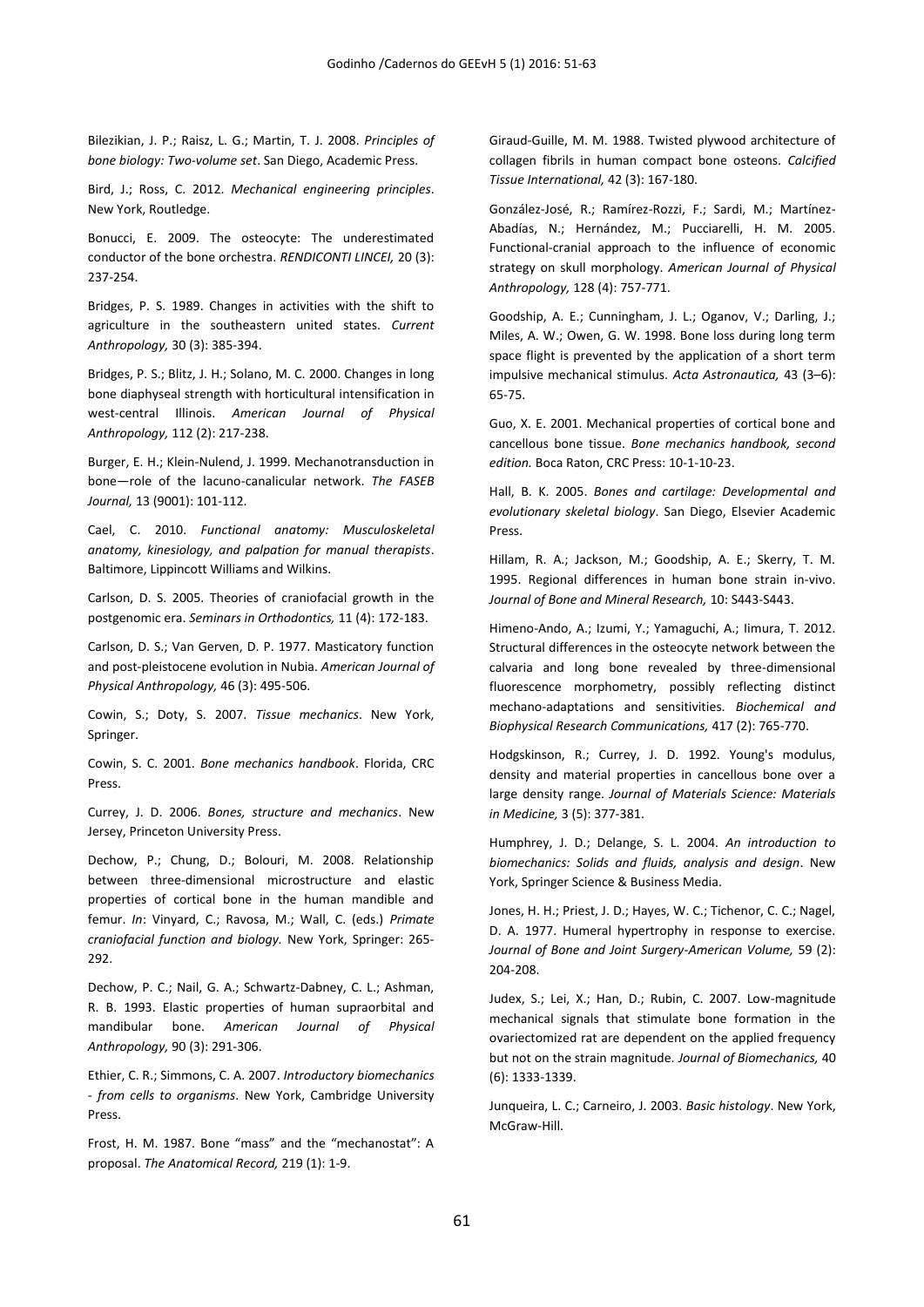<span id="page-11-20"></span>Kannus, P.; Haapasalo, H.; Sankelo, M.; Sievanen, H.; Pasanen, M.; Heinonen, A.; Oja, P.; Vuori, I. 1995. Effect of starting age of physical-activity on bone mass in the dominant arm of tennis and squash players. *Annals of Internal Medicine,* 123 (1): 27-31.

<span id="page-11-4"></span>Katz, J. 2008. Mechanics of hard tissue. *In*: Peterson, D. R.; Bronzino, J. D. (eds.) *Biomechanics: Principles and applications.* Boca Raton: CRC Press: 1-20.

<span id="page-11-9"></span>Keaveny, T. M.; Morgan, E. F.; Niebur, G. L.; Yeh, O. C. 2001. Biomechanics of trabecular bone. *Annual Review of Biomedical Engineering,* 3: 307-333.

<span id="page-11-3"></span>Kerr, A. 2010. *Introductory biomechanics*. Edinburgh, Elsevier Ltd.

<span id="page-11-22"></span>Kerr, D.; Morton, A.; Dick, I.; Prince, R. 1996. Exercise effects on bone mass in postmenopausal women are site-specific and load-dependent. *Journal of Bone and Mineral Research,* 11 (2): 218-225.

<span id="page-11-12"></span>Kim, H. D.; Walsh, W. R. 1992. Mechanical and ultrasonic characterization of cortical bone. *Biomimetics,* 1: 293-310.

<span id="page-11-17"></span>Klein-Nulend, J.; Bonewald, L. 2008. The osteocyte. *In*: Bilezikian, J. P.; Raisz, L. G.; Martin, T. J. (eds.) *Principles of bone biology.* San Diego, Elsevier Inc.: 153-174.

<span id="page-11-25"></span>Lanyon, L. E.; Rubin, C. T. 1984. Static vs dynamic loads as an influence on bone remodeling. *Journal of Biomechanics,* 17 (12): 897-905.

<span id="page-11-2"></span>Larsen, W. J. 2002. *Anatomy: Development, function, clinical correlations*. Saint Louis, Saunders Text and Review Series.

<span id="page-11-7"></span>Lieberman, D. 2011. *The evolution of the human head*. Cambridge, Harvard University Press.

<span id="page-11-1"></span>Lindsay, D. T. 1996. *Functional human anatomy*. St. Louis, Mosby-Year Book, Inc.

<span id="page-11-0"></span>Marieb, E. 1992. Human anatomy and physiology. Redwood City: The Benjamin. Curnmings Publishing Company, Inc.

<span id="page-11-11"></span>Mcelhaney, J. H. 1966. Dynamic response of bone and muscle tissue. *Journal of Applied Physiology,* 21 (4): 1231- 1236.

<span id="page-11-13"></span>Misch, C. E.; Qu, Z. M.; Bidez, M. W. 1999. Mechanical properties of trabecular bone in the human mandible: Implications for dental implant treatment planning and. Surgical placement. *Journal of Oral and Maxillofacial Surgery,* 57 (6): 700-706.

<span id="page-11-26"></span>Mosley, J. R.; Lanyon, L. E. 1998. Strain rate as a controlling influence on adaptive modeling in response to dynamic loading of the ulna in growing male rats. *Bone,* 23 (4): 313- 318.

<span id="page-11-14"></span>Moss, M. L. 1997a. The functional matrix hypothesis revisited. 1. The role of mechanotransduction. *American Journal of Orthodontics and Dentofacial Orthopedics,* 112 (1): 8-11.

<span id="page-11-15"></span>Moss, M. L. 1997b. The functional matrix hypothesis revisited. 4. The epigenetic antithesis and the resolving synthesis. *American Journal of Orthodontics and Dentofacial Orthopedics,* 112 (4): 410-417.

<span id="page-11-23"></span>Nishida, S.; Endo, N.; Yamagiwa, H.; Tanizawa, T.; Takahashi, E. H. 1999. Number of osteoprogenitor cells in human bone marrow markedly decreases after skeletal maturation. *Journal of Bone and Mineral Metabolism,* 17 (3): 171-177.

<span id="page-11-21"></span>Nordstrom, P.; Thorsen, K.; Bergstrom, E.; Lorentzon, R. 1996. High bone mass and altered relationships between bone mass, muscle strength, and body constitution in adolescent boys on a high level of physical activity. *Bone,* 19 (2): 189-195.

<span id="page-11-19"></span>Ortner, D. J. 2003. *Identification of pathological conditions in human skeletal remains*. San Diego, Academic Press.

<span id="page-11-8"></span>Parkinson, I. H.; Fazzalari, N. L. 2013. Characterisation of trabecular bone structure. *In*: Silva, J. M. (ed.) *Skeletal aging and osteoporosis: Biomechanics and mechanobiology.* Berlin, Heidelberg, Springer Berlin Heidelberg: 31-51.

<span id="page-11-5"></span>Paschetta, C.; De Azevedo, S.; Castillo, L.; Martínez-Abadías, N.; Hernández, M.; Lieberman, D. E.; González-José, R. 2010. The influence of masticatory loading on craniofacial morphology: A test case across technological transitions in the Ohio Valley. *American Journal of Physical Anthropology,* 141 (2): 297-314.

<span id="page-11-10"></span>Rho, J.-Y.; Roy, M. E.; Tsui, T. Y.; Pharr, G. M. 1999. Elastic properties of microstructural components of human bone tissue as measured by nanoindentation. *Journal of Biomedical Materials Research,* 45 (1): 48-54.

<span id="page-11-24"></span>Roberts, C. A.; Manchester, K. 2005. *The archaeology of disease*. Stroud, Sutton Publishing.

<span id="page-11-18"></span>Robling, A. G.; Castillo, A. B.; Turner, C. H. 2006. Biomechanical and molecular regulation of bone remodeling. *Annual Review of Biomedical Engineering,* 8: 455-498.

<span id="page-11-6"></span>Ruff, C. 1987. Sexual dimorphism in human lower limb bone structure: Relationship to subsistence strategy and sexual division of labor. *Journal of Human Evolution,* 16 (5): 391- 416.

<span id="page-11-16"></span>Ruff, C.; Holt, B.; Trinkaus, E. 2006. Who's afraid of the big bad wolff? "Wolff's law" and bone functional adaption. *American Journal of Physical Anthropology,* 129: 484 - 498.